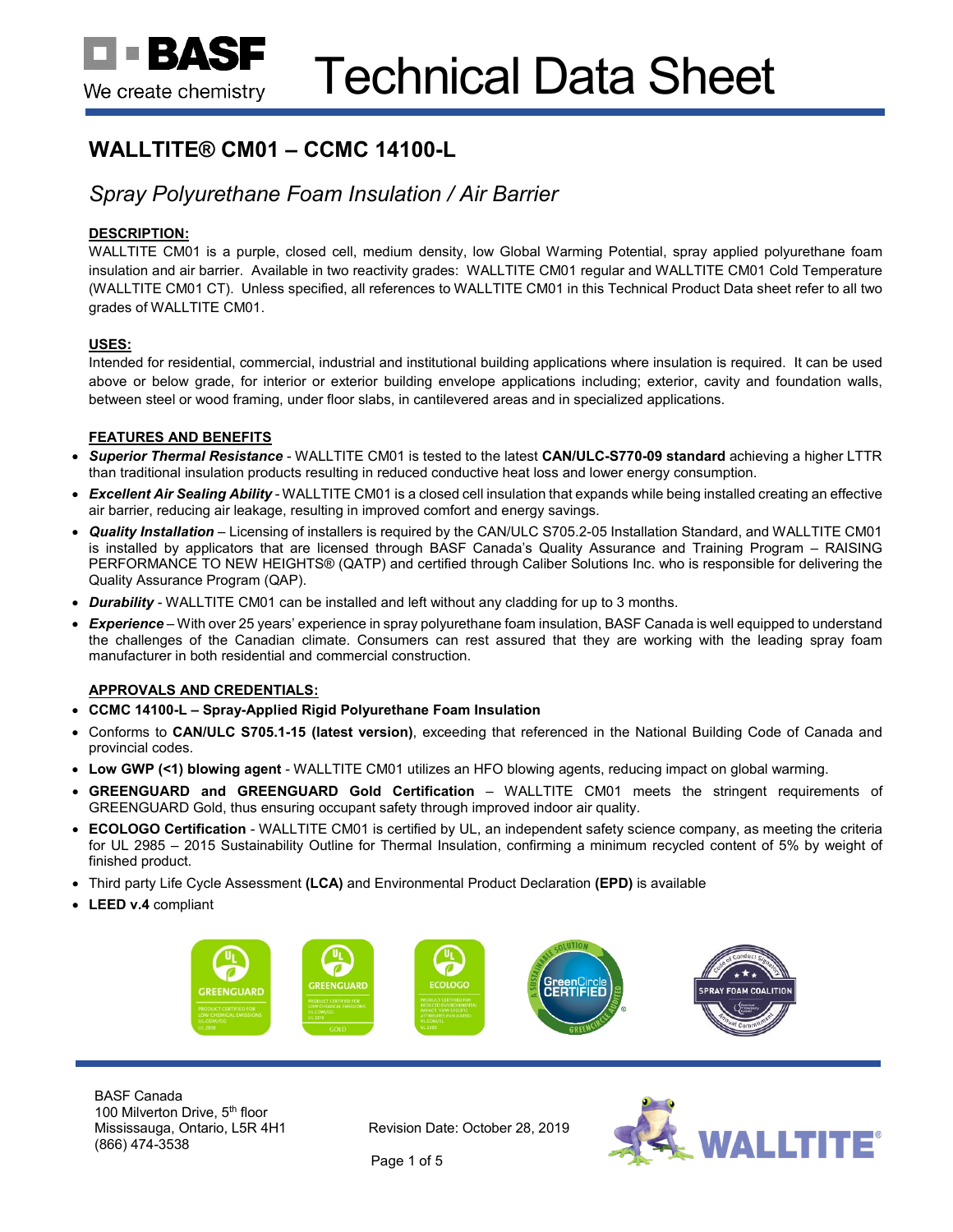## **TYPICAL PHYSICAL PROPERTIES\***

The following test data is from an independent laboratory and is in compliance with the product standard.

| <b>Property</b>                      | <b>Value Metric (Imperial)</b>                                                                                                           | <b>Test Method</b>           |
|--------------------------------------|------------------------------------------------------------------------------------------------------------------------------------------|------------------------------|
| <b>Density (Core)</b>                | 29.6 kg/m <sup>3</sup> (1.85 lb/ft <sup>3</sup> )                                                                                        | <b>ASTM D1622</b>            |
| <b>Compressive Strength</b>          | 236 kPa<br>$(34.2 \,\text{psi})$                                                                                                         | ASTM D1621                   |
| <b>Tensile Strength</b>              | 313 kPa (45.34psi)                                                                                                                       | ASTM D1623                   |
| <b>Open Cell Content</b>             | 5.6%                                                                                                                                     | ASTM D2856                   |
| <b>Water Absorption</b>              | 0.58%                                                                                                                                    | ASTM D2842                   |
| <b>Water Vapour Permeance</b>        |                                                                                                                                          |                              |
| 50mm sample                          | 56.3 ng/Pa $\cdot$ s $\cdot$ m <sup>2</sup> (0.98 Perms)                                                                                 | ASTM E96                     |
| <b>Dimensional Stability</b>         | Volume Change (%) after 28 days<br>+ 1.4 @ -20 $^{\circ}$ C (-4 $^{\circ}$ F)<br>+7.0 @ 70°C (158°F) @ 97±3% RH<br>$+5.9$ @ 80°C (176°F) | ASTM D2126                   |
| <b>Flame Spread Classification**</b> | Flame Spread <500                                                                                                                        | CAN/ULC-S102 Including -S127 |
| Time to Occupancy***                 | 24 hours                                                                                                                                 | CAN/ULC-S774                 |
| <b>Hot Surface Performance</b>       | Passed when exposed to 93°C for 96 hours                                                                                                 | ASTM C411                    |
| <b>Fungi Resistance</b>              | After 28 days incubation - No fungal growth<br>exhibited                                                                                 | <b>ASTM C1338</b>            |

#### **LONG-TERM THERMAL RESISTANCE\*\*\*\***

*Test Method: CAN/ULC-S770-09*

| <b>Thickness</b><br>mm (inches) | <b>R</b> Value<br>$ft^2\cdot hr\cdot^{\circ}F / BTU$ | <b>RSI</b><br>$m^2$ ·K/W |
|---------------------------------|------------------------------------------------------|--------------------------|
| 50.0 (1.97)                     | 10.3                                                 | 1.82                     |
| 50.8(2.00)                      | 10.5                                                 | 1.85                     |
| 63.5 (2.50)                     | 13.5                                                 | 2.37                     |
| 75.0 (2.95)                     | 16.1                                                 | 2.83                     |
| 76.2 (3.00)                     | 16.4                                                 | 2.88                     |
| 88.9 (3.50)                     | 19.3                                                 | 3.39                     |
| 100.0 (3.94)                    | 21.8                                                 | 3.84                     |
| 102.0 (4.00)                    | 22.1                                                 | 3.90                     |

## **AIR BARRIER TESTING RESULTS**

| <b>Property</b>             | <b>Value Metric (Imperial)</b> | <b>Test Method</b>                            |
|-----------------------------|--------------------------------|-----------------------------------------------|
| Material Result $@$ 25.4 mm | ≤ 0.02 l/s/m2 @ 75Pa           | NRC/IRC/CCMC MasterFormat Section 07 27 09.02 |

**\*These physical property values are typical for this material as applied at our development facility under controlled conditions. WALLTITE CM01 performance and actual physical properties will vary with differences in application (i.e. ambient conditions, process equipment and settings, material throughput, etc.). As a result, these published properties should be used as guidelines solely for the purpose of evaluation. Physical property specifications should be determined from actual production material.** 

**\*\*Numerical flame spread ratings are not intended to reflect hazards presented by this or any products made from this material under actual fire conditions. WALLTITE CM01 should not be left exposed and must be protected by a thermal barrier.** 

**\*\*\*The volatile organic compound (VOC) emissions under consideration were measured with an assumed room ventilation rate of 0.3 air changes per hour as per the NBC requirements for new construction.**

**\*\*\*\*The Long-Term Thermal Resistance values are the design value used for WALLTITE CM01 as per CAN/ULC-S705.1-15, paragraph 5.5.6.2.** 

Important! The information, data and products presented herein are based upon information reasonably available to BASF Canada at the time of publication, and are presented in good faith, but are not to be construed as guarantees or warranties, express or implied, regarding performance, results to be obtained from use, comprehensiveness, merchantability, or that said information, data or products can be used without infringing patents of third parties. You should thoroughly test any application and independently determine satisfactory performance before commercialization.

Revision Date: October 28, 2019

Warning! These products can be used to prepare a variety of polyurethane products. Polyurethanes are organic materials and must be considered combustible.

Page 2 of 5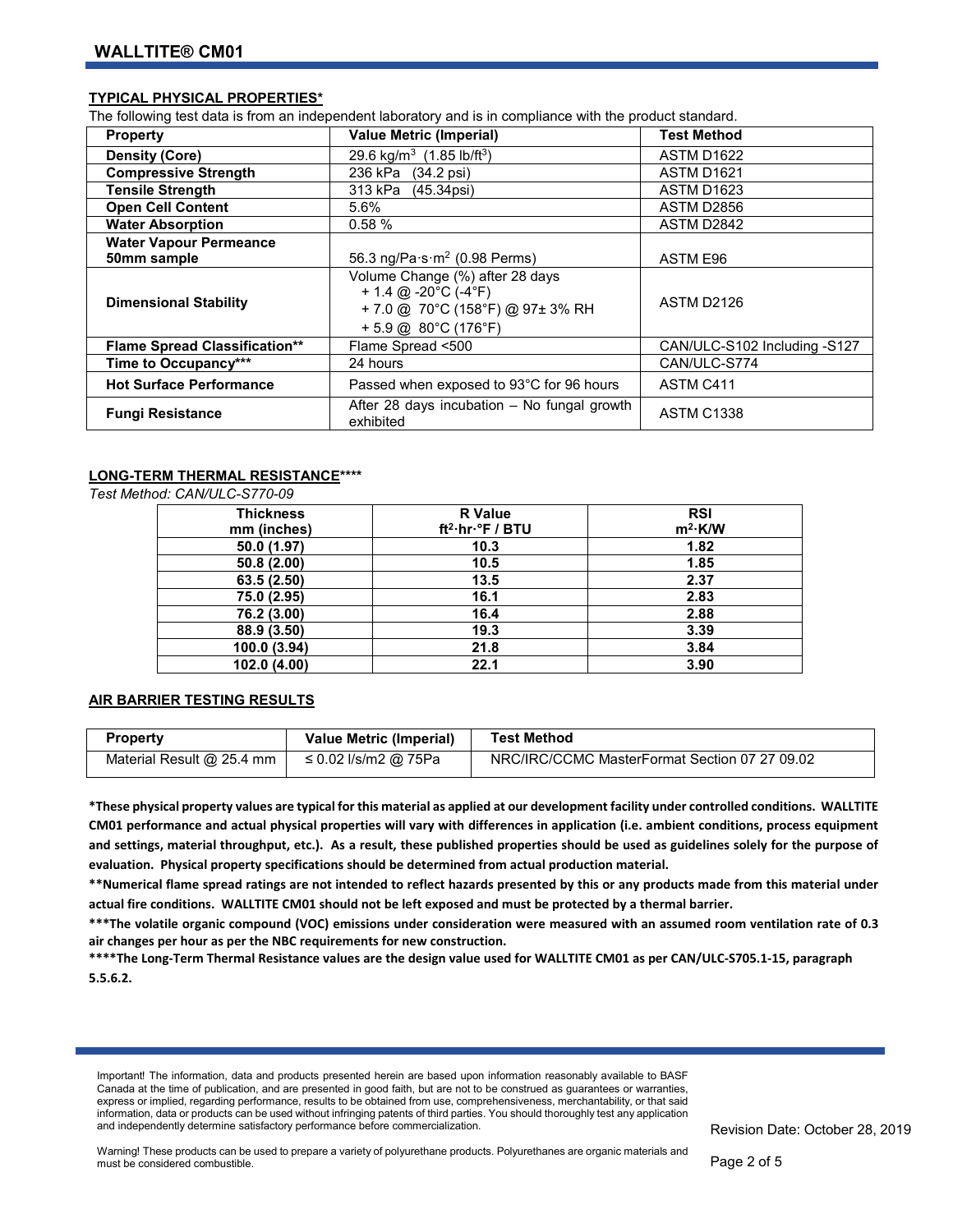## **COLOUR**

Initial surface colour is purple. This is expected to change upon exposure to UV (sunlight) to a grey or rusty brown and eventually yellow. The colour of the core may vary based on application thickness and the number of passes and time between passes.

## **APPLICATION**

WALLTITE CM01 must be installed in accordance with the CAN/ULC-S705.2 standard and the QATP manual by applicators licensed through the QATP and certified by Caliber. Before applying, ensure ambient temperature is:

| WAI I TITF CM01    | 10°C to 40°C (50°F to 104°F) |
|--------------------|------------------------------|
| WAI I TITE CM01 CT | -15°C to 10°C (5°F to 50°F)  |

**Do not apply WALLTITE CM01 in excess of 50 mm (two inches) depth per pass due to the product's exothermic effect.**  After spraying a pass, cooling time must be allowed for the dissipation of heat before spraying another pass. Not allowing adequate cooling time raises the risk of scorching and/or fire and affects product mileage.

- WALLTITE CM01 regular grade: After applying the first pass, wait at least 10 minutes before applying a second pass. If a depth of more than 100mm (4") is required, wait at least 1 hour before spraying a third pass. If a fourth pass is required, wait at least one hour before applying it. A maximum of four passes to a total depth of 200mm (8") can be applied in a twelve-hour period.
- WALLTITE CM01 CT: After applying the first pass, wait at least 1 hour before applying the second pass. A maximum of two passes to a total depth of 100mm (4") can be applied in a twelve-hour period.

For application information, please consult the *BASF Canada Application guidelines for WALLTITE CM01 Insulation / Air Barrier Material*.

**SHORT FORM SPECIFICATION** (visit [www.walltite.com](http://www.walltite.com/) for a more detailed specification)

Insulation / Air Barrier Material: Closed cell, spray applied polyurethane foam, medium density, ccSPF meeting the requirements of CAN / ULC-S705.1-15. GREENGUARD and GREENGUARD Gold Certification for low chemical emissions. Product to utilize Low GWP (Global Warming Potential) blowing agent.

Important! The information, data and products presented herein are based upon information reasonably available to BASF Canada at the time of publication, and are presented in good faith, but are not to be construed as guarantees or warranties, express or implied, regarding performance, results to be obtained from use, comprehensiveness, merchantability, or that said information, data or products can be used without infringing patents of third parties. You should thoroughly test any application and independently determine satisfactory performance before commercialization.

Revision Date: October 28, 2019

Warning! These products can be used to prepare a variety of polyurethane products. Polyurethanes are organic materials and must be considered combustible.

Page 3 of 5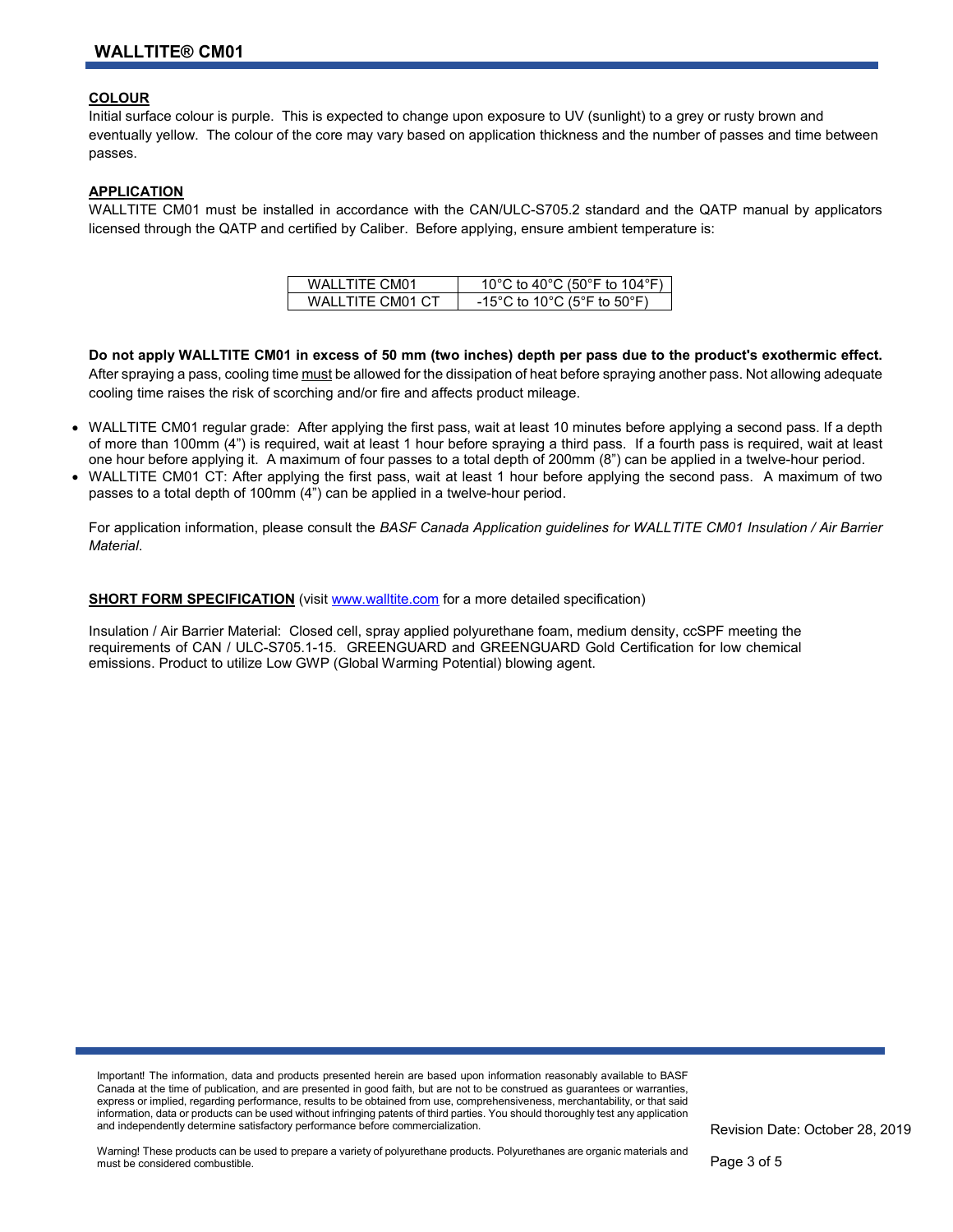## **PRODUCT: WALLTITE® CM01** by BASF

## **QUALITY ASSURANCE PARAMETERS AND REACTIVITY**

*All Measurements taken at ambient temperatures of 23 °C, using Graco Reactor HVR and Fusion AP 5252 chamber* 

|                                        | <b>WALLTITE CM01</b> | <b>WALLTITE CM01 CT</b> |
|----------------------------------------|----------------------|-------------------------|
| Hose and Primary Temperatures - °C(°F) | 49 (120)             | 49 (120)                |
| Pressure – Bar (psi)                   | 83 (1200)            | 83 (1200)               |
| <b>Gel Time (seconds)</b>              | $1.70 \pm 0.30$      | $1.45 \pm 0.25$         |

## **PACKAGING AND STORAGE RECOMMENDATION**

WALLTITE CM01 is sold to licensed contractors in drums, totes or bulk tankers. It consists of two components: WALLTITE CM01 Resin and ELASTOSPRAY 8000A Isocyanate.

|                            | <b>WALLTITE CM01 Resin</b> | ELASTOSPRAY 8000A<br><b>Isocyanate</b>                           |
|----------------------------|----------------------------|------------------------------------------------------------------|
| <b>Shelf Life</b>          | 6 months                   | 12 months                                                        |
| <b>Storage Temperature</b> | 15°C-25°C (59°F-77°F)      | $15^{\circ}$ C-25 $^{\circ}$ C (59 $^{\circ}$ F-77 $^{\circ}$ F) |
| <b>Recommendations</b>     |                            |                                                                  |
| <b>Drum Mass</b>           | 220 kg (485 lbs.)          | 227 kg (500 lbs.)                                                |
| Drum description           | Steel drum - Blue          | Steel drum - Red or Black                                        |

#### **LIQUID COMPONENT PROPERTIES**

|                                  | <b>WALLTITE CM01 Resin</b> | ELASTOSPRAY 8000A |
|----------------------------------|----------------------------|-------------------|
|                                  |                            | <b>Isocyanate</b> |
| Viscosity – mPa·s @ 25°C (77 °F) | $250 \pm 50$               | $200 \pm 30$      |
| Specific Gravity @ 25°C (77°F)   | 1.19                       | 1.22              |
| <b>Flash Point</b>               | >93°C (>200°F)             | >200 °C (>390 °F) |
| <b>Ratio (Parts by Volume)</b>   | 100                        | 100               |

## **HEALTH, SAFETY AND TOXICITY CONSIDERATIONS HANDLING RECOMMENDATIONS:**

**Always handle and apply WALLTITE CM01 in accordance with the BASF Canada QATP manual.**

**Do not apply WALLTITE CM01 in excess of 50 mm (two inches) per pass due to the product's exothermic effect. Allow appropriate cooling times between passes (see the Application section, above).**

#### **ELASTOSPRAY 8000A Isocyanate**

- Use personal protective equipment (see MSDS)
- Avoid all contact with skin and eyes
- Do not inhale the vapours
- Do not store in a humid environment
- In case of spills, absorb using sand or absorbing material (not sawdust)
- For larger spills, contact BASF Canada at 1-800-454-2673, or any agency specialized in chemical damage control (e.g. CANUTEC at 613-996-6666)

#### **WALLTITE CM01 Resin**

Contains a low boiling point blowing agent:

- Use personal protective equipment (see MSDS)
- Before opening, unscrew the bung slowly to release the gas pressure in the drums
- Avoid all contact with skin

Important! The information, data and products presented herein are based upon information reasonably available to BASF Canada at the time of publication, and are presented in good faith, but are not to be construed as guarantees or warranties, express or implied, regarding performance, results to be obtained from use, comprehensiveness, merchantability, or that said information, data or products can be used without infringing patents of third parties. You should thoroughly test any application and independently determine satisfactory performance before commercialization.

Warning! These products can be used to prepare a variety of polyurethane products. Polyurethanes are organic materials and must be considered combustible.

Revision Date: October 28, 2019

Page 4 of 5